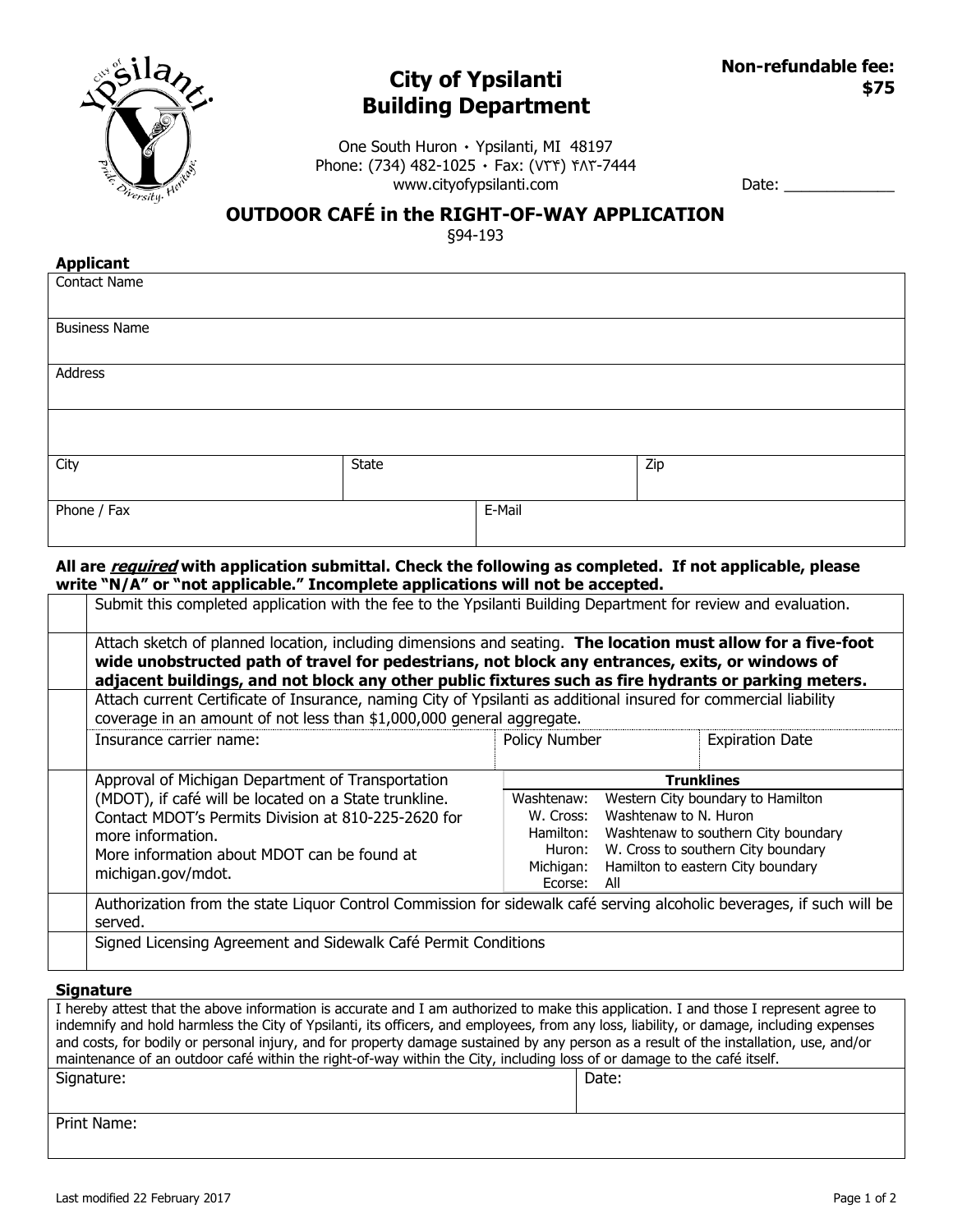# **City of Ypsilanti Planning & Development**

# **SIDEWALK CAFÉS**

**§94-193**

This Fact Sheet is not a substitute for a close reading of the ordinance, which is available on the City's website. It is intended to address general or common questions. All relevant permit applications are available from the Building Department at City Hall, or on the City's website, www.cityofypsilanti.com. Completed applications and any required fees should be submitted to the Building Department. For further information, contact the Building Department at 734-482-1025.

#### **Sidewalk cafés are areas on a public sidewalk adjacent to a restaurant used as an additional service area for that restaurant.**

**Permits Required:** Outdoor Café License MLCC approval may be necessary MDOT approval may be necessary Business must have a current Certificate of Occupancy and Business License

#### **Other Requirements:**

- **Completed permit application and application fee**
- **Site sketch showing location and dimensions of proposed seating area.**
	- o Business must be located in the Center Zoning District (C);
	- $\circ$  Seating area must be adjacent to the principal business which provides indoor seating.
	- $\circ$  Seating area may only be used for drinking and dining; no storage, preparation of food or vending machines are permitted. They are not to be used as "smoking areas" nor as outdoor performance areas.
	- $\circ$  Seating area must be separated from remainder of the public right-of-way by means of a minimum threefoot high obscuring greenbelt, wall or other architectural feature.
	- $\circ$  A five-foot-wide clear walkway space must be provided for passers-by. The measurement shall be made from the front of curb to the outer limits of the outdoor seating area, or from the building to the inner limits of the outdoor seating area.
	- o Seating area must be at least 50 feet from property zoned R1;
	- o Seating area must be kept clean and free of litter at all times.
	- $\circ$  Seating area may only be in place from April to October; once the café is closed for the season, all chairs, tables, barriers, and etc. shall be removed.
- **Current Certificate of Insurance, naming City of Ypsilanti as additional insured for commercial liability coverage in an amount of not less than \$1,000,000 general aggregate.**
- **If serving alcohol, you must be licensed Michigan Liquor Control Commission (MLCC) to do so.**
	- o For more information, please call the MLCC at 1-866-813-0011;
	- $\circ$  Local police investigation and approval is required. Police inspection will be arranged by the MLCC.

#### **If operating on a trunkline, you must acquire a Michigan Department of Transportation Permit.**

- $\circ$  Trunklines within the City:
	- Washtenaw: Western City boundary to Hamilton
	- W. Cross: Washtenaw to N. Huron
	- **-** Hamilton: Washtenaw to southern City boundary
	- **Huron:** W. Cross to southern City boundary
	- Michigan: Hamilton to eastern City boundary
		- Ecorse: All
- o **This permit can be applied for online at mi.gov/business. Please contact the Building Department if you have questions about instructions and required attachments.**
- **A completed Sidewalk Café Licensing Agreement**

#### **If you have questions, please contact the City of Ypsilanti Building Department at (734) 482-1025.**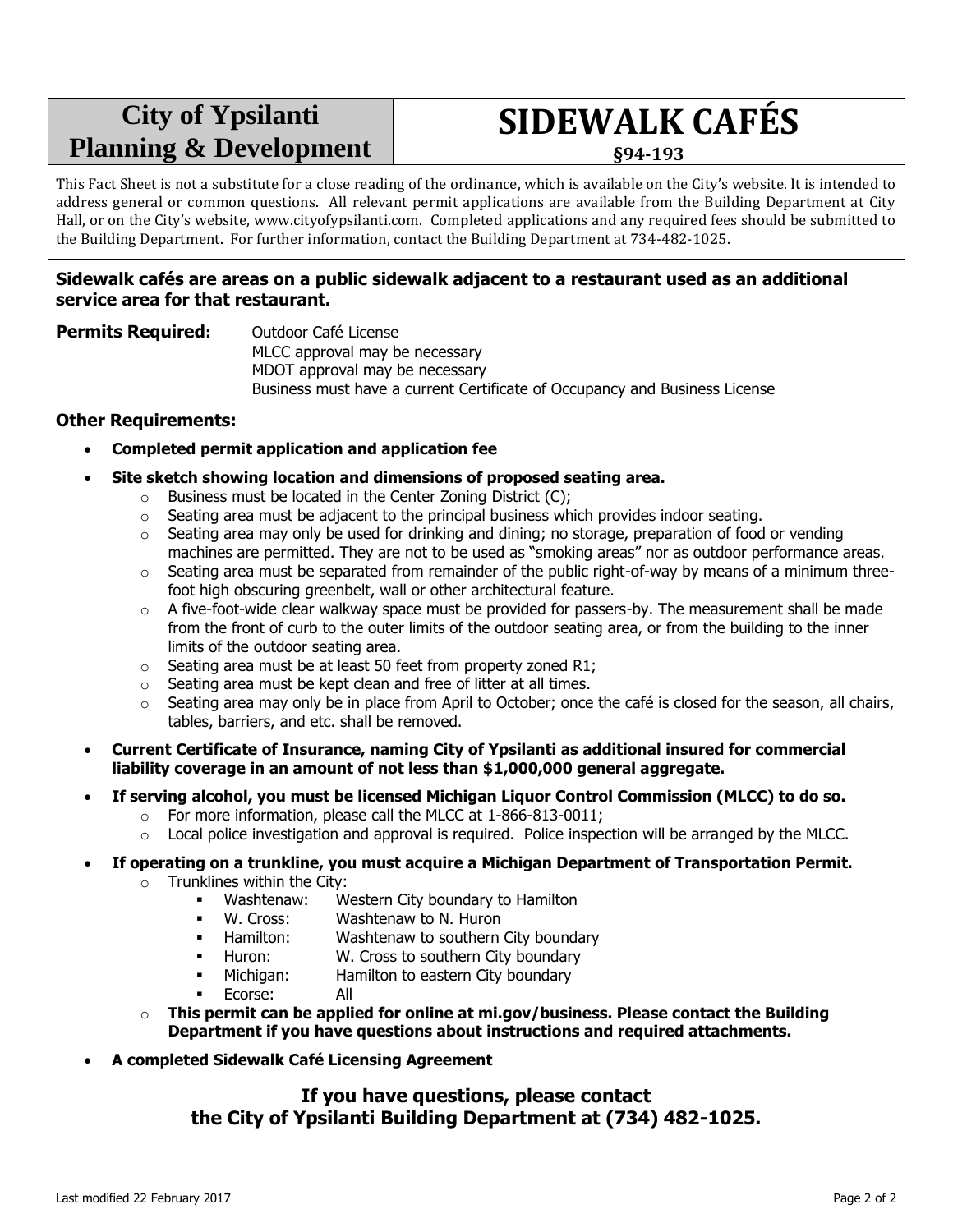### **LICENSING AGREEMENT SIDEWALK CAFÉ LICENSE**

The City of Ypsilanti hereby licenses \_\_\_\_\_\_\_\_\_\_\_\_\_\_\_\_\_\_\_\_\_\_\_\_\_\_, doing business as "\_\_\_\_\_\_\_\_\_\_\_\_\_\_\_\_\_\_\_\_\_\_\_" at \_\_\_\_\_\_\_\_\_\_\_\_\_\_, Ypsilanti, MI (hereafter LICENSEE) to operate a sidewalk café pursuant to the Ypsilanti City Zoning Ordinance, under the following terms and conditions which are agreed upon and accepted by the LICENSEE.

- 1. The area licensed shall be, pursuant to the sketch attached hereto and made a part hereof, being a space of approximately \_\_\_\_\_\_\_ square feet on the city sidewalk on the \_\_\_\_\_ side of \_\_\_\_\_\_\_\_\_\_\_\_\_ adjacent to the \_\_\_\_\_\_\_\_\_\_\_ building.
- 2. The LICENSEE agrees to take responsibility for all maintenance required of all areas occupied by the outdoor seating area.
- 3. The LICENSEE agrees that the licensed area shall be kept clean and free from all litter and debris during the term of this License.
- 4. Clear passage of ingress and egress from the building to the street must be maintained at all times.
- 5. For the duration of this agreement there must exist a clear walkway space for pedestrians travelling along the public right-of-way of not less than five feet in width.
- 6. Hours of Operation. The sidewalk café may be in operation at all times that is open.
- 7. The LICENSEE agrees that they understand and will abide by Chapter 42, Division 4: Noise, specifically Section 42-100 of the City of Ypsilanti Code of Ordinances.
- 8. The licensed area shall not be used for the storage or maintenance of any person property of any kind whatsoever except tables, chairs and umbrellas to be used in the business. At such time as the Café is closed or not being used those items shall be stores and secured as to prevent being blown or thrown about. Items which cannot be property secured shall be removed from the Café area when the Café is not in operation.
- 9. Operation of License. This License shall be valid during the months of April, May, June, July, August, September, and October only and shall not be valid during the months of November, December, January, February, and March. All barriers, furnishings, and personal property shall be removed from the licensed area during the non-operational months.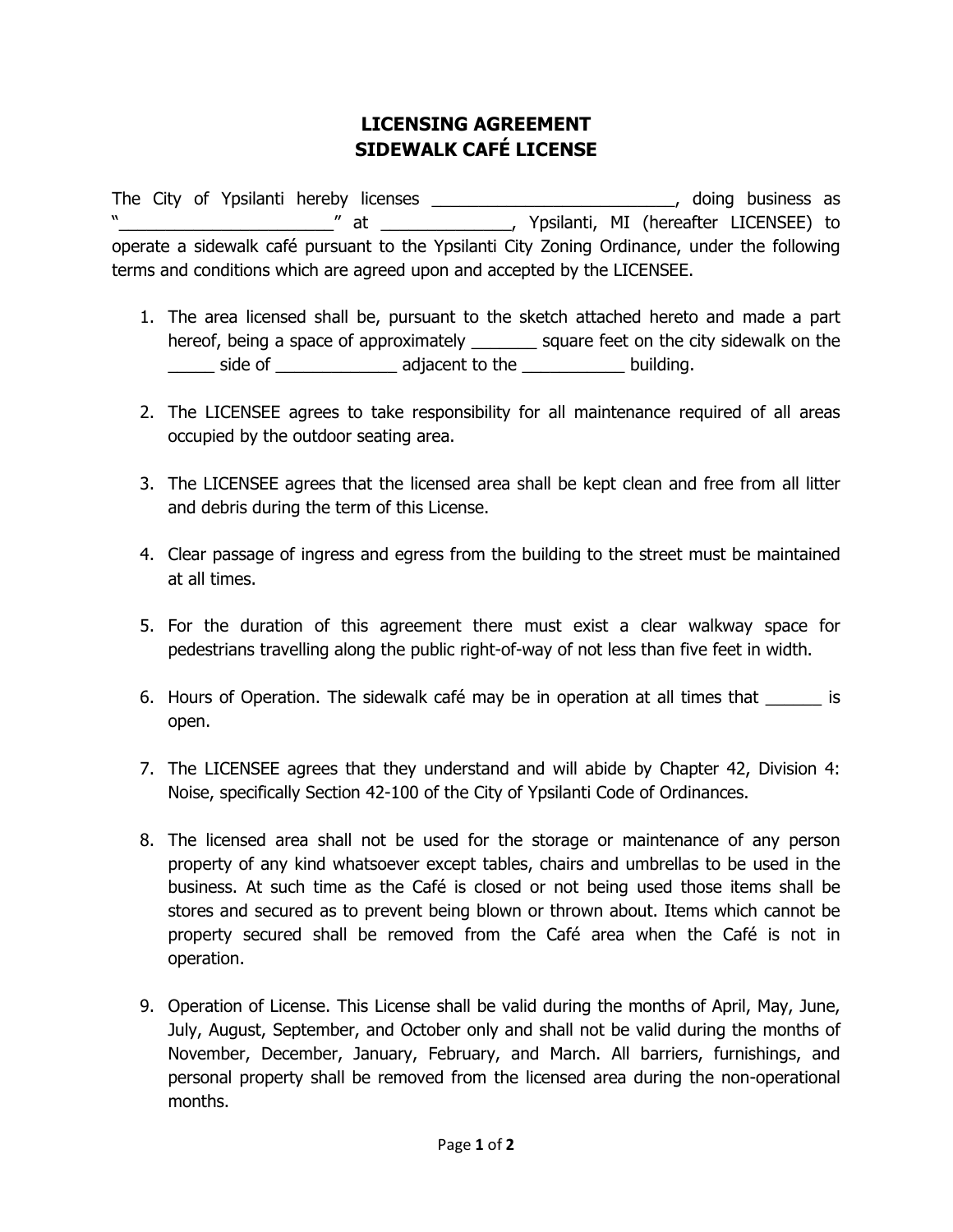- 10. Indemnify and Hold Harmless. The LICENSEE herby indemnifies and agrees to hold the City of Ypsilanti and all of its officers, agents, employees, boards, commissions, and volunteers harmless from any claim, damage, or liability that may ensue because of the operation of the sidewalk café or the use of the licensed premises by the LICENSEE.
- 11. Insurance. The LICENSEE shall obtain and maintain, at its sole and separate cost, insurance naming the City of Ypsilanti as a named primary insured for commercial general liability coverage in an amount of not less than \$1,000,000 general aggregate. Insurance shall be approved by the City Attorney and issued by a company authorized to do business in the State of Michigan and having a Best Insurance Rating of A or better.
- 12. Compliance with all Ordinances. The LICENSEE agrees to comply with all state, federal, and local laws, rules, and regulations.
- 13. Police Orders. The LICENSEE agrees to obey and be bound by all lawful police orders issued during the term of this License.
- 14. Expiration. This License will expire on October 31, 2022.

This License is dated \_\_\_\_\_\_\_\_\_\_\_\_\_\_\_\_\_\_ 2022.

ISSUED BY:

 Frances McMullan, City Manager City of Ypsilanti

Terms and conditions of the above licensee agree to.

NAME OF BUSINESS

 $BY:$ 

Ypsilanti, MI

APPROVED AS TO FORM:

 $\_$ 

John M. Barr City Attorney